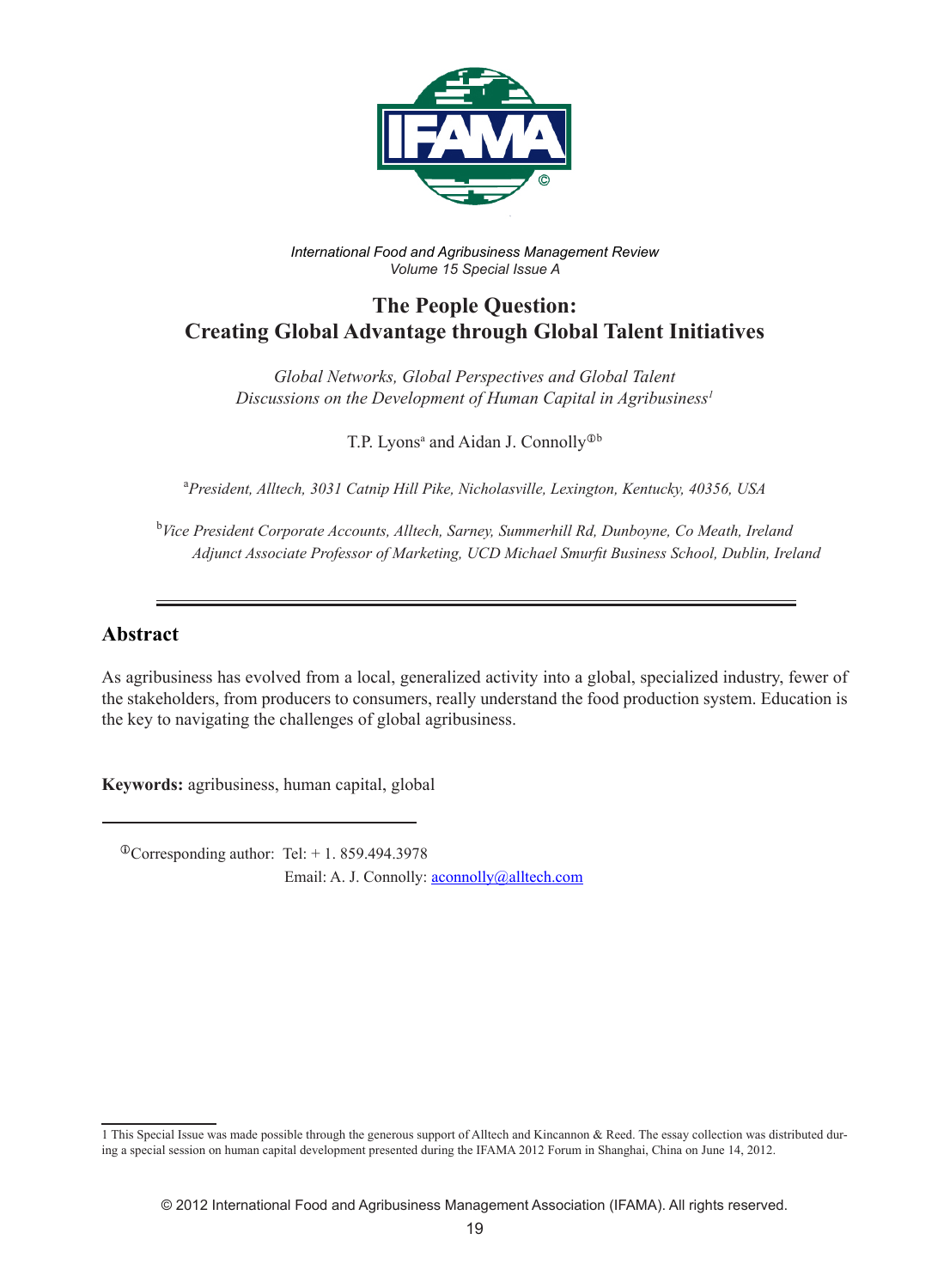## **Introduction**

Once the most local industry, agribusiness is now firmly a global industry, and one of its most serious challenges is ignorance of the modern food production system. There is an urgent need for greater understanding amongst all stakeholders: from consumers and food producers, to regulators and scientists, to people who work in the industry. Agriculture has changed so much that consumers generally do not understand the realities of how their food is produced, especially as more people around the world move away from agriculture and farms are consolidated.

In addition to the abundance of new technology and a near constant stream of new research to keep up with, food producers also face increasing pressure from both consumers and regulators, at home and abroad. There is a constant media presence craving sensational stories and easy-to- digest sound bites. Regulators have to manage political expectations as well as changing practices and new technologies on ever-smaller budgets in an ever-larger geographic region. As the agribusiness industry grows and becomes more technical, more global and more complex, attracting outstanding new employees becomes evermore challenging.

Each of these stakeholder groups–Customers (both industry customers and end consumers), Influencers (scientists, regulators, politicians), and Employees–have different experiences of agriculture and bring different perspectives, objectives and levels of understanding. Yet they all represent valuable human capital. Developing human capital is sometimes seen as an internal concern, largely focused on recruitment and retention, and to a lesser extent, training and development. This paper presents a different approach: one that places education at the center and expands the concept of human capital beyond employees to stakeholders. By emphasizing education, and taking the long view, Alltech believes it has found a way to positively influence the industry, while creating a competitive advantage.



- **1. Customers & Consumers**–Companies purchasing Alltech solutions and using them to produce feed and food, and consumers of that feed and food.
- **2. Employees**–A diverse global team of 2,800 people
- **3. Influencers**–Companies and authorities such as politicians, regulators, journalists, and scientists who can change or shape the way animals destined for food consumption are being fed, raised and processed.

© 2012 International Food and Agribusiness Management Association (IFAMA). All rights reserved.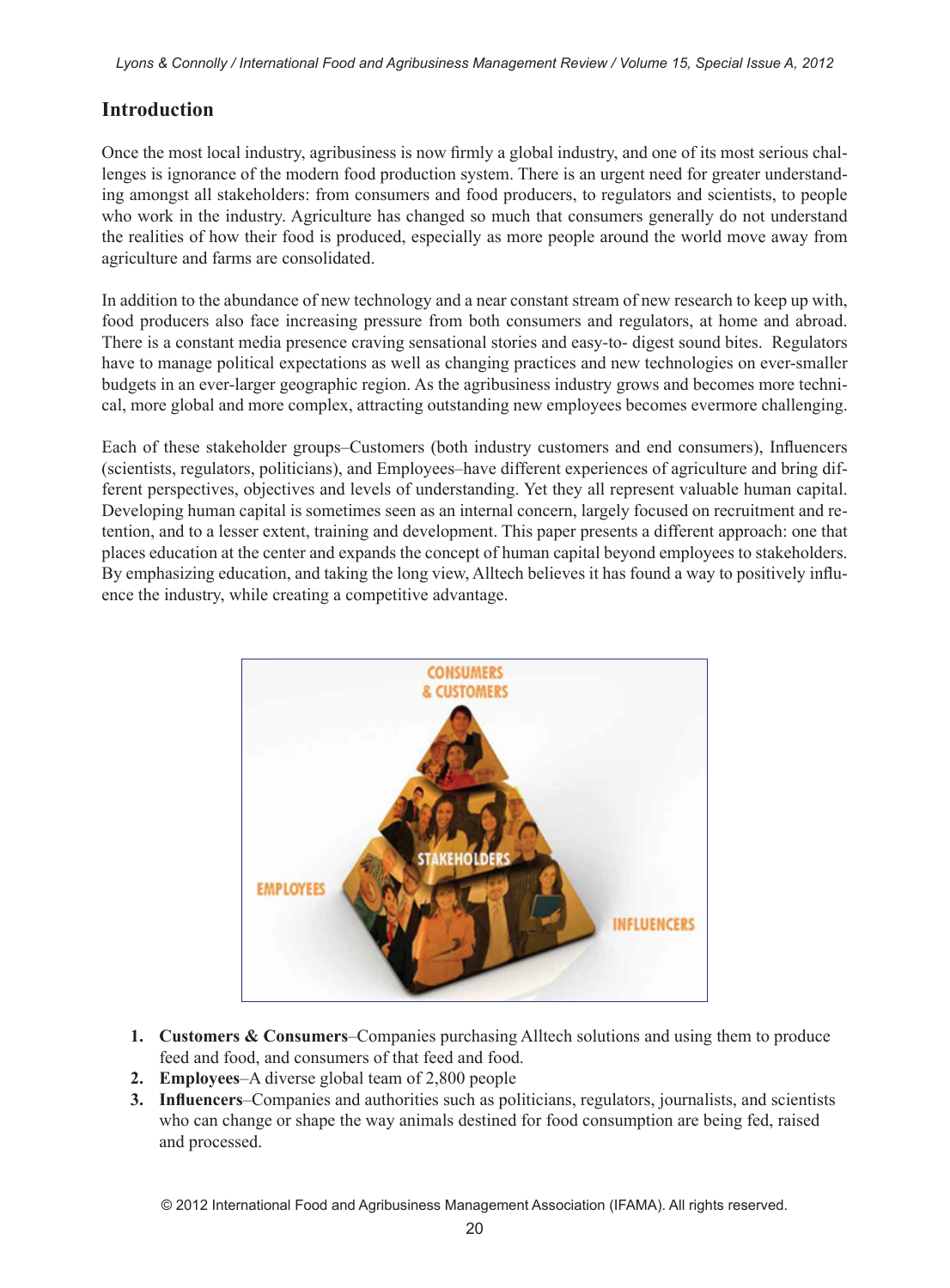## **Lifelong Educational Engagement**

Agribusiness is an increasingly complex and technical field, requiring not just a high initial level of education, but substantive continuing education. Although people outside the Agribusiness industry may not see it as part of the 'knowledge economy,' the reality is different: innovation in both products and processes is fast-paced and often dramatic. Keeping up with these changes is demanding for people in the field. For consumers and regulators, it is even harder.

A core value at Alltech is education. It is the foundation for personal and professional growth and development. The company takes the long view, using education to help Employees grow professionally, to help Influencers better understand the complexities of Agribusiness, and to build an understanding of the industry in Customers and Consumers. All of these initiatives reflect the agricultural tradition of 'learning by doing' through the contemporary best practices of 'experiential' learning and 'multi-modal' learning. Further, the initiatives work to bring these disparate stakeholders closer together: many of these initiatives involve more than one constituency, in dynamic and integrating activities. These links will become apparent in the following sections, which outline some of the education-oriented initiatives that Alltech uses to develop the 'Human Capital' of its stakeholders.

### *Stakeholder: Employees*

Employees are the baseline for Alltech: they create and produce the products, they are the primary contact with Influencers, Customers and Consumers, and the more they know, the more knowledge they can share. At every career stage, from new graduate to senior management, Alltech uses education initiatives to help employees be their professional best, and in turn, they become Alltech's best educators for the stakeholders in the industry. With operations in more than 130 countries, internal education initiatives are also an important part of building the shared vocabulary, shared sense of mission and shared corporate culture that enable a globally dispersed, culturally diverse organization to operate effectively.

One of the newest initiatives is the year-long *Alltech Graduate Program.* Designed to attract graduates who wish to work in a dynamic global context (notably including those who had not been considering going into the agribusiness sector), applicants must already be fluent in two (or more) languages. Through experiential learning, participants gain practical management skills and lay the foundations to a career that will be shaped by their own ambitions and skills. After early training sessions at the Alltech facility in Ireland, participants are posted to Alltech offices around the world. The expectation is that the strongest participants will be offered permanent jobs at the end of the program. These graduates will have had a global orientation from the very beginning of their careers and will be well positioned for the challenges facing Alltech and agribusiness.

Newly hired employees also learn quickly that education is an important part of Alltech's corporate culture. The *Talent Development Pathway* (TDP) begins with an induction program tailored to the different departments and corporate initiatives. A series of modules, with a timeline for completion, ensures that each new employee becomes familiar not just with their specific role, but how that role fits within the company, its products and the 'Alltech way'. The Lifecycle Diagram, below, outlines the process for salespeople. An important element to the success of the TDP is the marker points along the way that are specific enough to let both employees and managers know where they are but with ranges that allow for individualization. Also, in parallel with the individual TDP, there are continuous career development modules that reinforce both key skill areas and teamwork. Based on merit and performance, employees become eligible for advanced development programs, including the 'Mini-MBA' program. Originally designed to develop the management skills of talented employees in a more focused way than subsidizing participation in generic MBA programs, an invitation to participate in the Mini-MBA has become highly coveted by staff as recognition of achievement and potential for advancement. It is also valued by senior executives as an identifier of tal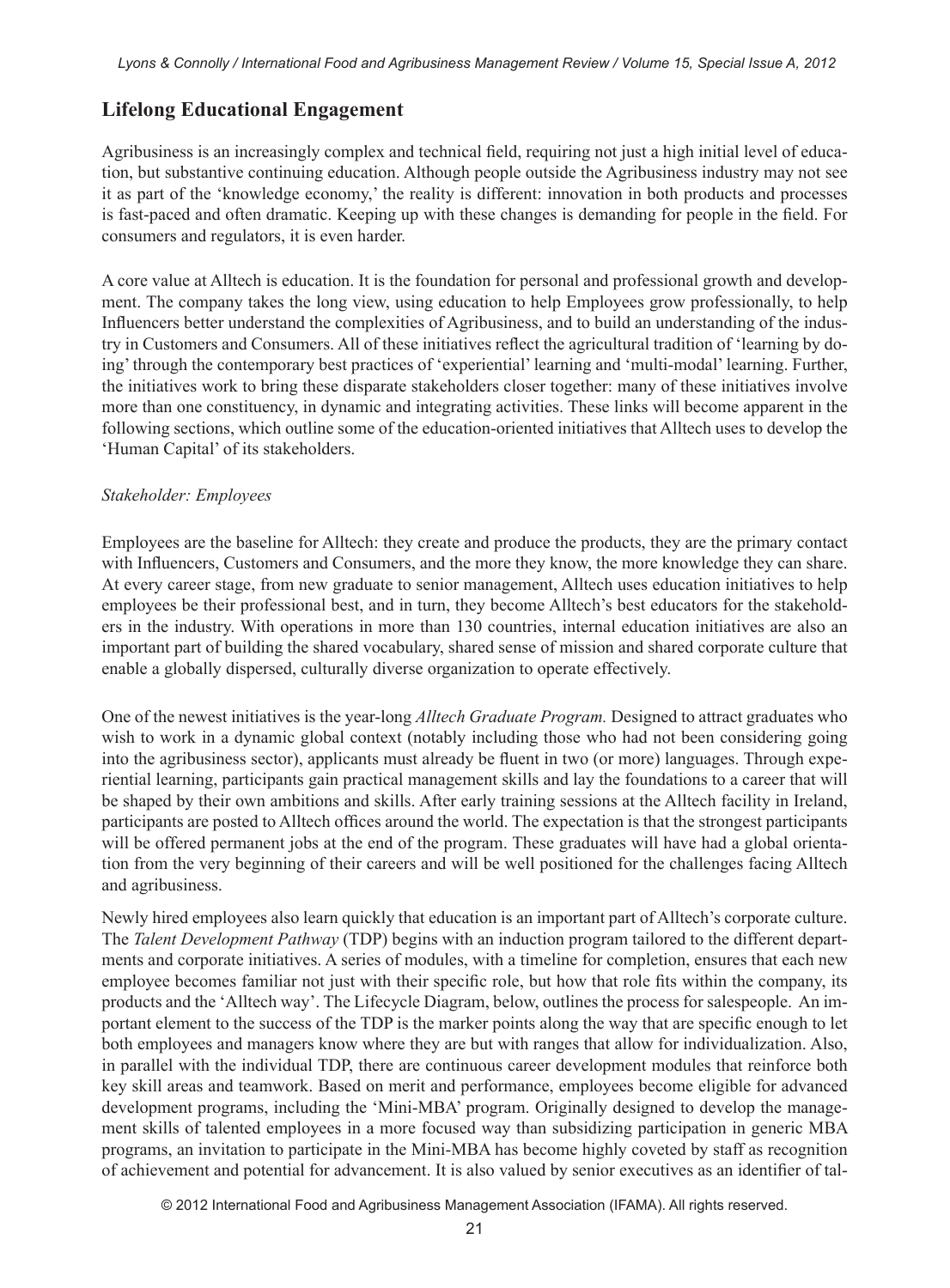ent and as a retention incentive. Continuing refresher courses and invitations to analyze emerging issues for the company and/or industry are offered to mini-MBA graduates, extending the learning and benefits. The result is a program that offers the most motivated and talented employees, while providing an incentive to remain with the company, knowing that they will continue to grow and develop professionally and be rewarded for their commitment and contribution to the success of the organization.



## **Alltech Training Lifecycle Diagram: Sales Example**

### *Stakeholders: Influencers*

Influencers in Agribusiness include such disparate yet highly linked groups as politicians, regulators, journalists, and scientists. These groups interact and influence each other in many ways (e.g., politicians often seek to influence the regulators), but equally, they are often at cross-purposes (as every scientist who has seen a complex piece of research reduced to a headline knows). Moreover, direct efforts to educate can be seen as dishonorable (for example, bringing politicians to see how a facility works can be seen as a junket; creating explanatory language for a regulator can be seen as trying to tilt the field to your advantage). Yet, in a complex and changing field, policies and rules made without understanding can damage the industry. Similarly, headlines can misinterpret research results to the point of leading to misplaced policies. Alltech has found that creating forums in which Influencer stakeholders and Customer stakeholders can come together and learn together is a potent way to share knowledge and create understanding.

Alltech has hosted an international symposium, a forum for sharing information and discussing industry issues for 28 years. Customers listen to leading scientists from around the world present the latest research. They see scientists, politicians and regulators participate in vigorous debates on issues such as sustainability, technology and industry trends. Everyone has the opportunity to ask each other questions, to see other aspects of the industry, and to learn in a neutral arena. Participants meet in a variety of settings, as well,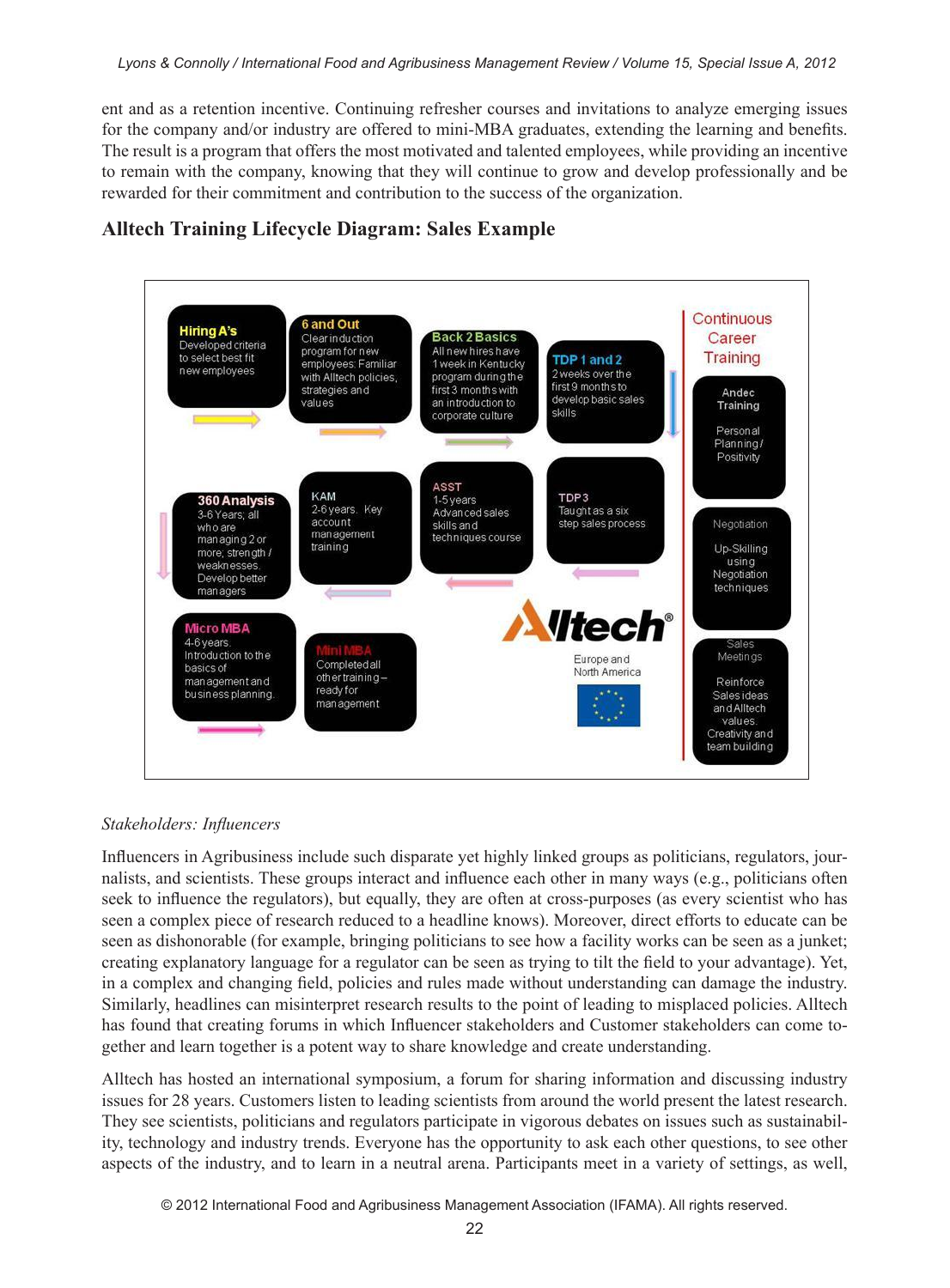#### *Lyons & Connolly / International Food and Agribusiness Management Review / Volume 15, Special Issue A, 2012*

within specialities and across disciplines, in small groups and large gatherings, formally and informally. In 2012, 2,966 attendees from 72 countries and 46 US states participated in the symposium, with simultaneous translation in five languages.

### *Stakeholders: Consumers and Customers*

The people who will become agribusiness employees, customers, and influencers all start out as consumers, so education initiatives that help inform consumers today also help to develop the stakeholders of tomorrow.

Consumer understanding of agribusiness tends to come from what is learned at home, which is often out of date, or whatever is in the media, which is often fragmented or incomplete. Customers in the agribusiness community are typically familiar with current and emerging practices and issues in their specific sector, but the pace of change makes it difficult to keep up, much less develop an awareness of changes in the larger community. Both customers and consumers are important stakeholders for agribusiness organizations, yet they tend to have isolated pockets of knowledge and not a good view of the larger picture. Alltech has developed educational initiatives designed to reach and inform consumers and customers across ages and around the world. These programs include working with grammar schools, universities and professionals.

### **Agriculture for the Next Generation**

Alltech Kidzone was created to engage and inspire students (ages 4-17) by demonstrating the role of agriculture in modern life through an online learning model (www.Alltech.com/Kidzone). Developed originally in Ireland with Agri-Aware, Kidzone provides online and classroom based interactive games designed to inform children about how food is produced and the role of farming in protecting our natural environment.

## **Transition from Academia to Practice**

**Alltech's Bioscience Centers** (USA, Ireland, China) partner with local universities to tackle agricultural challenges. This collaborative research environment bridges academia and industry, enabling ambitious young scientists to apply their talents in the real world. Graduate students attend classes and work with their professor while participating in Alltech in core research projects with access to senior researchers and state-of-the-art equipment. They receive their Ph.D. or Master's Degree from an accredited national university with a global overlay and relevant experience.



**UNIVERSITY** 

**Alltech Young Scientist** is an international competition for science students at the university and postgraduate level. Students are asked to submit a scientific paper on a topic such as veterinary science, animal nutrition, feeding technology or agricultural management. A panel of judges reviews each paper and finalists travel to Kentucky for formal presentations. Undergraduate and graduate winners receive a scholarship of \$5,000 and \$10,000, respectively, as well as a trophy, during Alltech's International Symposium.

**The Margin of Excellence Fellowship Program** provides post-graduate students in Kentucky with a substantial stipend and includes bonuses for published work, funding for visiting other laboratories and a retention bonus if the recipients stay in Kentucky for three years post-graduation.